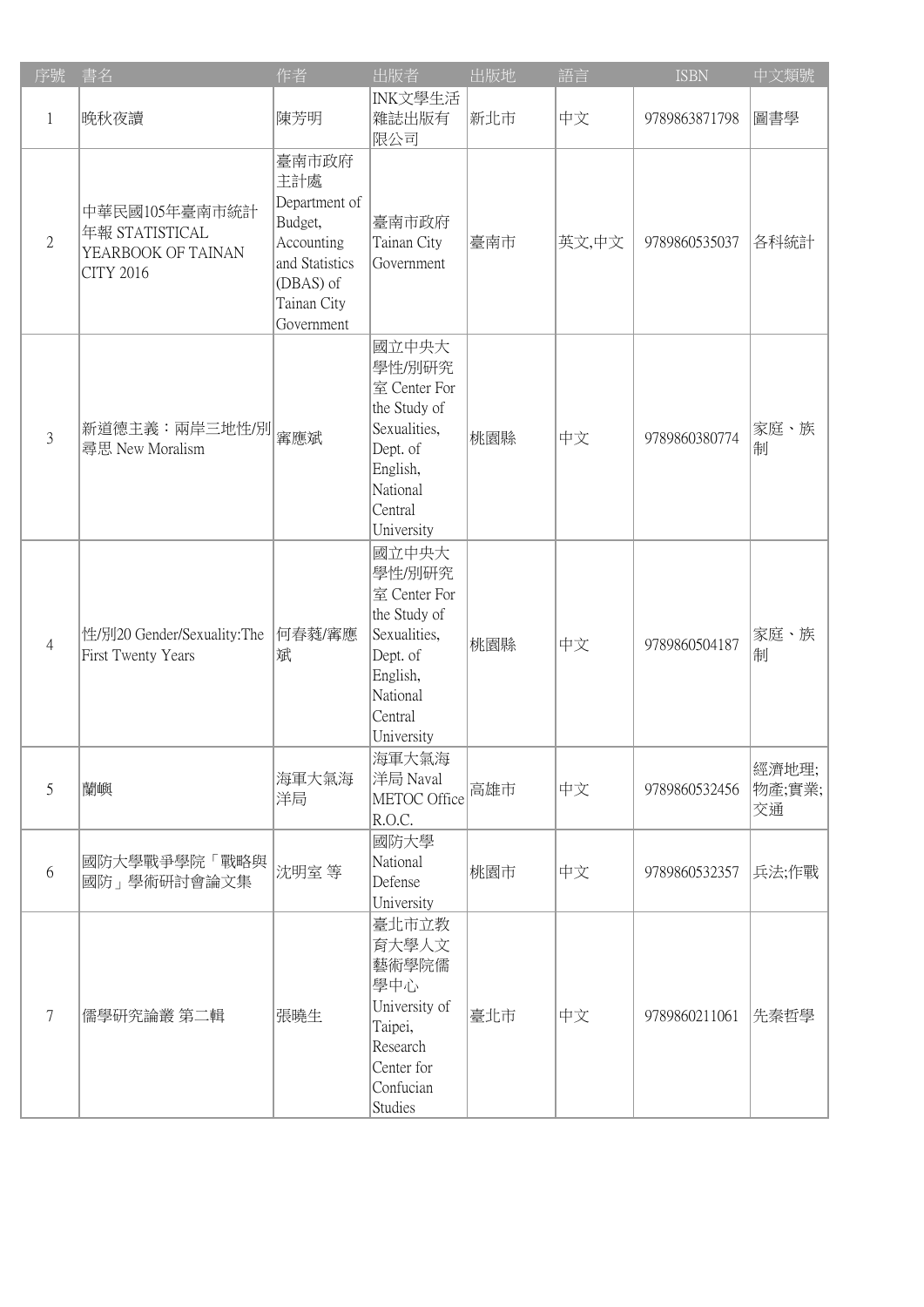| 8  | 儒學研究論叢 第三輯                     | 張曉生 | 臺北市立教<br>育大學人文<br>藝術學院儒<br>學中心<br>University of<br>Taipei,<br>Research<br>Center for<br>Confucian<br><b>Studies</b> | 臺北市 | 中文 | 9789860264050 | 先秦哲學 |
|----|--------------------------------|-----|---------------------------------------------------------------------------------------------------------------------|-----|----|---------------|------|
| 9  | 儒學研究論叢 第五輯                     | 吳肇嘉 | 臺北市立教<br>育大學人文<br>藝術學院儒<br>學中心<br>University of<br>Taipei,<br>Research<br>Center for<br>Confucian<br>Studies        | 臺北市 | 中文 | 9789860351262 | 先秦哲學 |
| 10 | 儒學研究論叢 第七輯                     | 陳思齊 | 臺北市立教<br>育大學人文<br>藝術學院儒<br>學中心<br>University of<br>Taipei,<br>Research<br>Center for<br>Confucian<br><b>Studies</b> | 臺北市 | 中文 | 9789860475180 | 先秦哲學 |
| 11 | 儒學研究論叢 日據時期臺灣 葉純芳/張曉<br>儒學研究專號 | 生   | 臺北市立教<br>育大學人文<br>藝術學院儒<br>學中心<br>University of<br>Taipei,<br>Research<br>Center for<br>Confucian<br>Studies        | 臺北市 | 中文 | 9789860172096 | 先秦哲學 |
| 12 | 儒學研究論叢 第六輯                     | 吳肇嘉 | 臺北市立教<br>育大學人文<br>藝術學院儒<br>學中心<br>University of<br>Taipei,<br>Research<br>Center for<br>Confucian<br>Studies        | 臺北市 | 中文 | 9789860439014 | 先秦哲學 |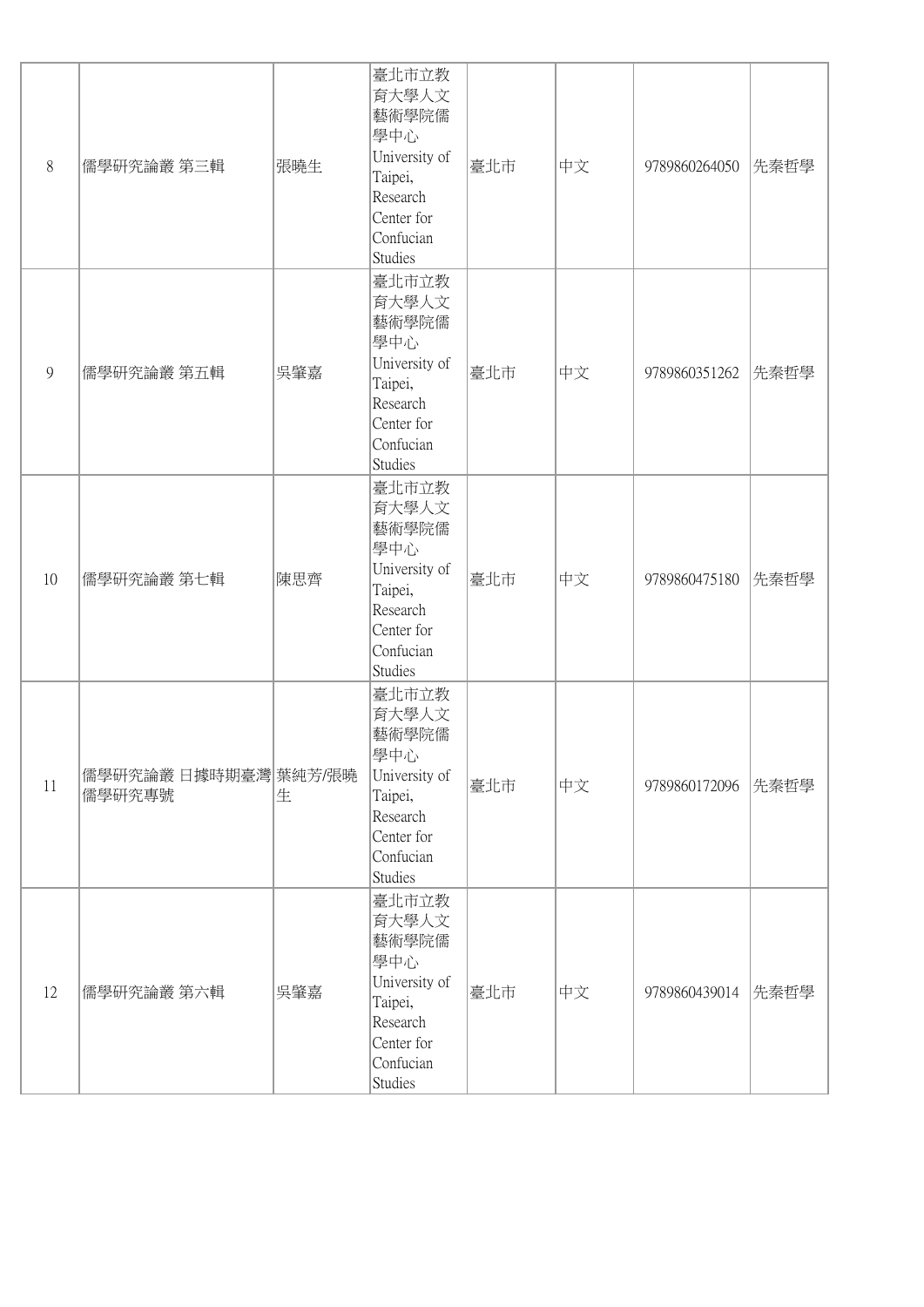| 13 | 儒學研究論叢 第八輯                                                                                                | 陳思齊                                                                                      | 臺北市立教<br>育大學人文<br>藝術學院儒<br>學中心<br>University of<br>Taipei,<br>Research<br>Center for<br>Confucian<br><b>Studies</b> | 臺北市 | 中文    | 9789860528015 | 先秦哲學                         |
|----|-----------------------------------------------------------------------------------------------------------|------------------------------------------------------------------------------------------|---------------------------------------------------------------------------------------------------------------------|-----|-------|---------------|------------------------------|
| 14 | 中華民國國際貿易發展概況<br>(2017-2018) The Development<br>of International Trade in the<br>Republic of China(Taiwan) | 經濟部國際<br>貿易局                                                                             | 經濟部國際<br>貿易局 Bureau<br>of Foreign<br>Trade, Ministry<br>of Economic<br>Affairs                                      | 臺北市 | 英文,中文 | 9789860538298 | 貿易                           |
| 15 | 跨・文化:人類學與心理學<br>的視野 CROSSING<br>CULTURES: ANTHROPOLOG<br><b>ICAL AND</b><br>PSYCHOLOGICAL VISIONS         | 胡台麗/余舜<br>德/周玉慧                                                                          | 中央研究院<br>民族學研究<br>所 Institute of<br>Ethnology,<br>Academia<br>Sinica                                                | 臺北市 | 中文    | 9789860537369 | 民族誌                          |
| 16 | 澎湖研究學術研討會論文輯.<br>第十六屆 The 16th<br>International Conference on<br>Penghu Research                          | 張美惠                                                                                      | 澎湖縣文化<br>局 Culture<br>Affairs Bureau,<br>Penghu County                                                              | 澎湖縣 | 中文    | 9789860527087 | 遠東                           |
| 17 | 變遷與動力:現階段中國大<br>陸的挑戰學術研討會論文集<br>Proceedings of the Symposium<br>on                                        | 淡江大學中<br>國大陸研究<br>所Graduate<br>Institute of<br>china studies,<br>Tamkang<br>University 等 | 法務部調查<br>局<br>Investigation<br>Bureau,<br>Ministry of<br>Justice                                                    | 新北市 | 中文    | 9789860542011 | 各國政治                         |
| 18 | 第六屆馬漢寶講座論文彙編<br>Sixth Herbert Han-Pao Ma<br>Distinguished Lectureship                                     | 國立臺灣大<br>學法學院/財<br>團法人馬氏<br>思上文教基<br>金會                                                  | 財團法人馬<br>氏思上文教<br>基金會                                                                                               | 臺北市 | 中文    | 9789572826690 | 法律/Law                       |
| 19 | 解碼臺灣史1550-1720                                                                                            | 翁佳音 黃驗                                                                                   | 遠流出版事<br>業股份有限<br>公司 Yuan-<br>liou Publishing<br>Co., Ltd.                                                          | 台北市 | 中文    | 9789573280330 | 遠東                           |
| 20 | 風傳人間 物說春秋-臺灣地<br>方風物傳說的踏查與闡述                                                                              | 彭衍綸                                                                                      | 里仁書局 Le<br>Jin Books Ltd.                                                                                           | 台北市 | 中文    | 9789869410540 | 遠東                           |
| 21 | 思想是生活的一種方式 中國<br>近代思想史的再思考                                                                                | 王汎森                                                                                      | 聯經出版事<br>業股份有限<br>公司 Linking<br>Publishing<br>Company                                                               | 台北市 | 中文    | 9789570849844 | 中國思想                         |
| 22 | 東亞醫療史 殖民 性別與現<br>代性 A HISTRY OF<br>HEALING IN EAST ASIA<br>COLONIALISM, GENDER,<br>AND MODERNITY          | 劉士永 王文<br>基                                                                              | 聯經出版事<br>業股份有限<br>公司 Linking<br>Publishing<br>Company                                                               | 台北市 | 中文    | 9789570849769 | 醫學總論<br>/Medical<br>Sciences |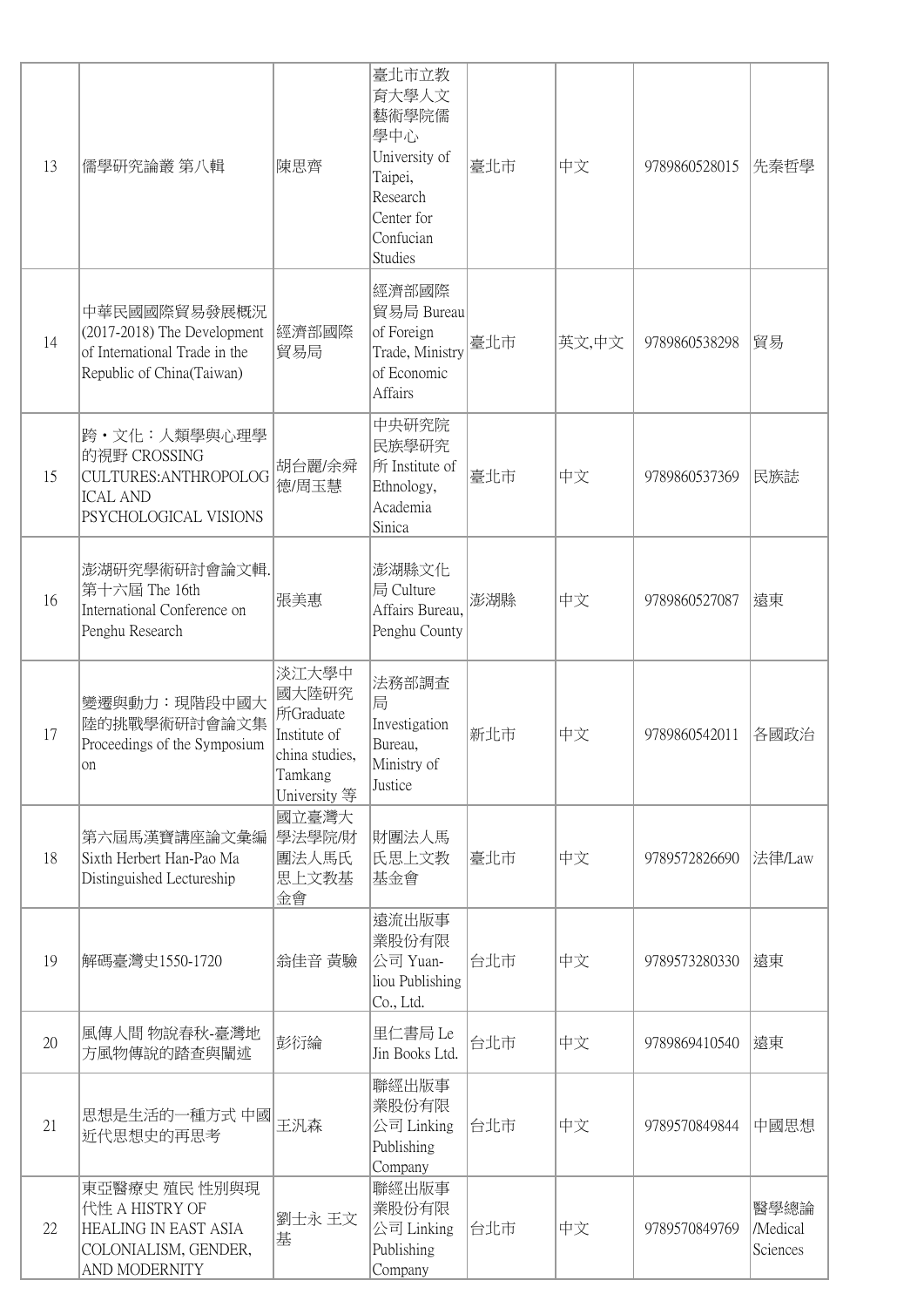| 23 | 躍場 台灣當代散文詩 詩人<br>選                                                                                                                    | 李長青/若爾.<br>諾爾       | 九歌出版社<br>有限公司<br>Chiu Ko<br>Publishing Co.,<br>Ltd.                      | 台北市 | 中文           | 9789864501403 | 詩總集                            |
|----|---------------------------------------------------------------------------------------------------------------------------------------|---------------------|--------------------------------------------------------------------------|-----|--------------|---------------|--------------------------------|
| 24 | 獵巫 叫魂與臺灣定位 兼論<br>釣魚臺 南海歸屬問題 A New<br>Historical Perspective of the<br>Legal Status of Taiwan,<br>Diaoyutai and the South China<br>Sea | 林滿紅                 | 黎明文化事<br>業股份有限<br>公司                                                     | 台北市 | 中文           | 9789571608853 | 中國政治<br>制度                     |
| 25 | 泛泰雅族群口傳文學中的<br>Gaga思想                                                                                                                 | 蘇宇薇                 | 博揚文化事<br>業有限公司<br>BoYoung<br>Cultural<br>Enterprise, Inc.                | 新北市 | 中文           | 9789865757816 | 遠東各地<br>文學                     |
| 26 | 崩潰的帝國 重回晚清保路運<br>動現場 EMPIRE OF<br><b>COLLAPSE</b>                                                                                     | 張永久                 | 秀威資訊科<br>技股份有限<br>公司 Showwe<br>Information<br>Co., Ltd.                  | 台北市 | 中文           | 9789863264552 | 現代;民國<br>史                     |
| 27 | 走出閨房上學校 日治時期臺<br>灣雲嘉地區的女子教育與社<br>會事業圖像                                                                                                | 蔡元隆 黃雅<br>芳         | 秀威資訊科<br>技股份有限<br>公司 Showwe<br>Information<br>Co., Ltd.                  | 台北市 | 中文           | 9789863264521 | 教育<br>/Education               |
| 28 | 舒蘭河上 台北水路踏查                                                                                                                           | 謝海盟                 | INK文學生活<br>雜誌出版有<br>限公司                                                  | 新北市 | 中文           | 9789863871828 | 散文:隨<br>筆、日記                   |
| 29 | Walking into Taipei's Past and<br>Present                                                                                             | Wen Chun-Ya         | 中央研究院<br>數位文化中<br>心 Academia<br>Sinica Center<br>for Digital<br>Cultures | 臺北市 | 中文           | 9789860532937 | 遠東                             |
| 30 | 總督府風暴 臺灣第一反 蔣<br>潤水 My Life Against Taiwan<br>Sotokufu 1891-1931                                                                      | 章蓁薰                 | 視納華仁文<br>化傳播股份<br>公司                                                     | 台北市 | 日文,中文,<br>英文 |               | 史料<br>/Historical<br>Materials |
| 31 | 馬淵東一著作集[第一卷]<br>The Collected Works of<br>Mabuchi Tòichi [Vol.1]                                                                      | 馬淵東                 | 中央研究院<br>民族學研究<br>所 Institute of<br>Ethnology,<br>Academia<br>Sinica     | 臺北市 | 中文           | 9789860545098 | 社會學各<br>論                      |
| 32 | 民族學研究所資料彙編25                                                                                                                          | 中央研究院<br>民族學研究<br>所 | 中央研究院<br>民族學研究<br>所 Institute of<br>Ethnology,<br>Academia<br>Sinica     | 臺北市 | 中文           |               | 民族學                            |
| 33 | 105年中華民國立法院大事<br>記(上下冊)                                                                                                               | 立法院大事<br>記編輯委員<br>會 | 立法院<br>Legislative<br>Yuan                                               | 臺北市 | 中文           | 9789860551006 | 中國政治<br>制度                     |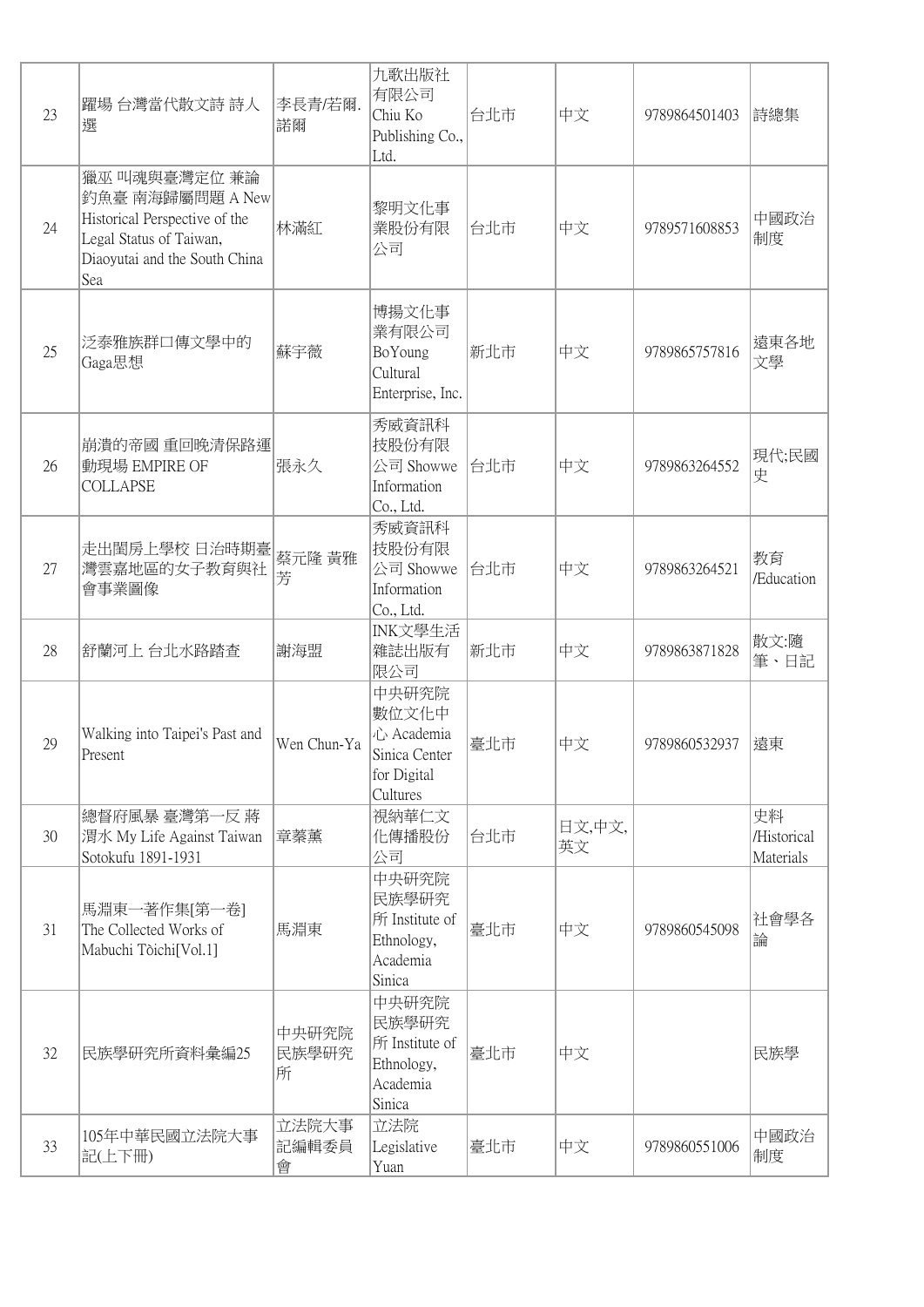| 34 | 臺灣蝶類誌.第一卷.鳳蝶科<br><b>BUTTERFLY FAUNA OF</b><br>TAIWAN Vol.1:APLIONIDAE                                                | 徐堉峰/黄嘉<br>龍/梁家源                    | 行政院農業<br>委員會林務<br>局 Forestry<br>Bureau, COA,<br>Executive<br>Yuan             | 臺北市 | 英文,中文 | 9789860551570 | 節肢動物             |
|----|----------------------------------------------------------------------------------------------------------------------|------------------------------------|-------------------------------------------------------------------------------|-----|-------|---------------|------------------|
| 35 | 臺灣蝶類誌.第二卷.粉蝶科<br><b>BUTTERFLY FAUNA OF</b><br>TAIWAN Vol.2: PIERIDAE                                                 | 徐堉峰/黄嘉<br>龍/梁家源                    | 行政院農業<br>委員會林務<br>局 Forestry<br>Bureau, COA,<br>Executive<br>Yuan             | 臺北市 | 英文,中文 | 9789860551563 | 節肢動物             |
| 36 | 105年臺灣鐵路年鑑<br>TAIWAN RAILWAYS<br><b>ANNUAL REPORT 2016</b>                                                           | 臺灣鐵路管<br>理局                        | 臺灣鐵路管<br>理局 Taiwan<br>Railways<br>Administration,<br><b>MOTC</b>              | 臺北市 | 中文    | 9789860533248 | 交通及運<br>輸        |
| 37 | Economic Development<br>R.O.C.(Taiwan) 2017                                                                          | National<br>Development<br>Council | 國家發展委<br>員會 National<br>Development<br>Council                                | 臺北市 | 英文    | 9789860541328 | 經濟<br>/Economics |
| 38 | 臺灣經濟發展歷程與策略<br>2017                                                                                                  | 國家發展委<br>員會                        | 國家發展委<br>員會 National<br>Development<br>Council                                | 臺北市 | 中文    | 9789860541311 | 經濟<br>/Economics |
| 39 | 發現臺灣:重訪臺灣博物學<br>與博物學家的年代<br>Discovering Taiwan: Revisting<br>the Age of Natural History and<br>Naturalists of Taiwan | 李子寧                                | 國立臺灣博<br>物館 National<br>Taiwan<br>Museum                                      | 臺北市 | 中文    | 9789860538304 | 博物院              |
| 40 | Pulsation: biodiversity of<br>Taiwan photography                                                                     | Chao-Ling<br>Kuo                   | 國立臺灣博<br>物館 National<br>Taiwan<br>Museum                                      | 臺北市 | 英文    | 9789860549751 | 專題攝影<br>集        |
| 41 | 脈動:臺灣生態攝影                                                                                                            | 郭昭翎                                | 國立臺灣博<br>物館 National<br>Taiwan<br>Museum                                      | 臺北市 | 中文    | 9789860549744 | 專題攝影<br>集        |
| 42 | 堅持的力量 :臺灣檢疫二甲 <br>子1896-2016 Power of<br>Perseverance 120 Years of<br>Quarantine in Taiwan(1896-<br>2016)            | 衛生福利部<br>疾病管制署                     | 衛生福利部<br>疾病管制署                                                                | 臺北市 | 中文    | 9789860536904 | 公共衛生             |
| 43 | 1960年代的台灣 Taiwan in<br>the 1960s                                                                                     | 皮國立                                | 國立中正紀<br>念堂管理處<br>Chiang Kai-<br>shek Memorial<br>Hall                        | 臺北市 | 中文    | 9789860547733 | 遠東               |
| 44 | 2017臺灣維管束植物紅皮書<br>名錄 The Red List of Vascular<br>Plants of Taiwan, 2017                                              | 臺灣植物紅<br>皮書編輯委<br>員會               | 行政院農業<br>委員會特有<br>生物研究保<br>育中心<br>Endemic<br>Species<br>Research<br>Institute | 南投縣 | 中文    | 9789860550214 | 植物<br>/Botany    |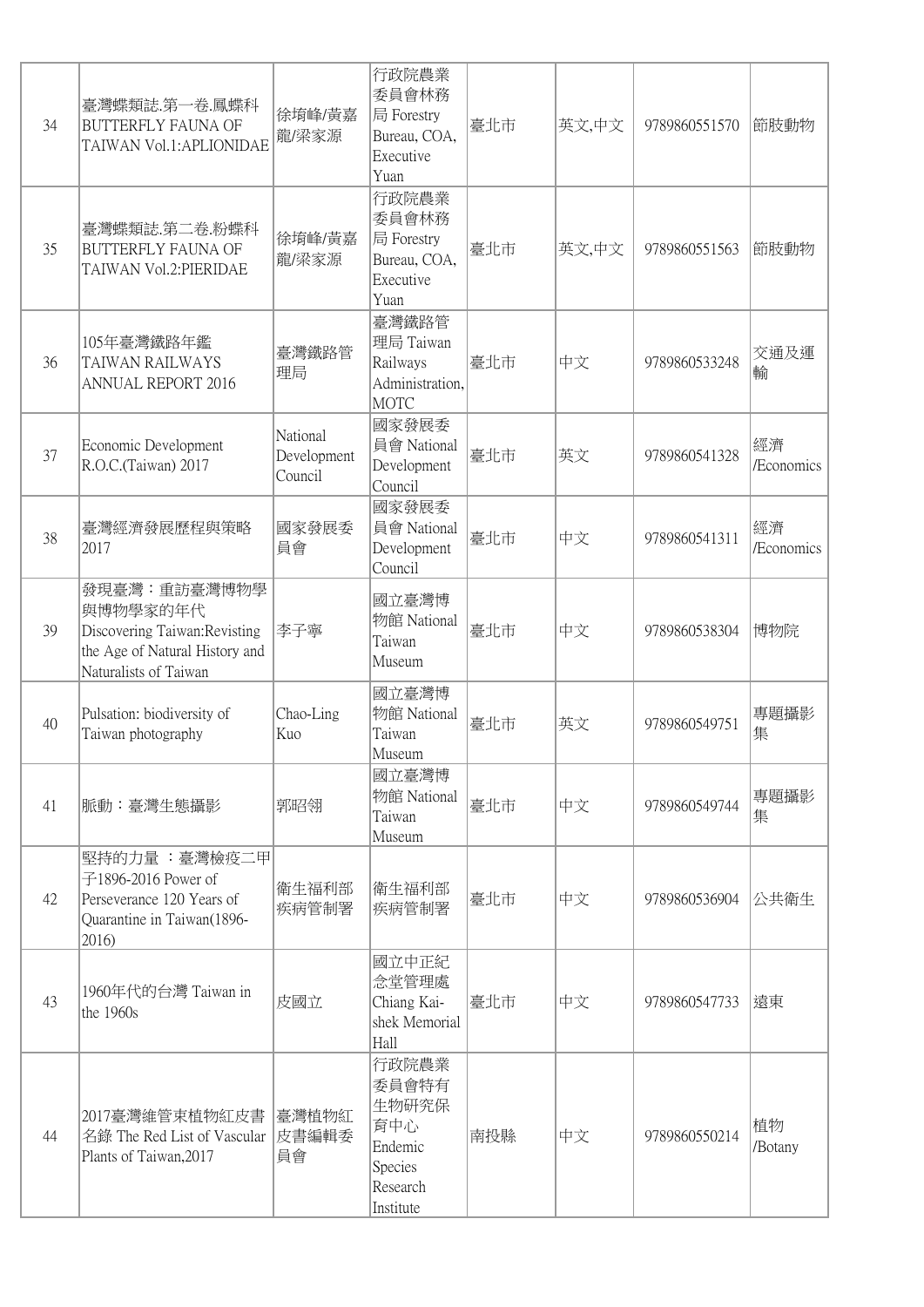| 45 | 臺灣蝙蝠圖鑑 A Photographic 鄭錫奇/方引<br>Guide to the Bats of Taiwan | 平/周政翰           | 行政院農業<br>委員會特有<br>生物研究保<br>育中心<br>Endemic<br>Species<br>Research<br>Institute                                | 南投縣 | 中文 | 9789860538908 | 哺乳類                 |
|----|-------------------------------------------------------------|-----------------|--------------------------------------------------------------------------------------------------------------|-----|----|---------------|---------------------|
| 46 | 儒學研究論叢第九輯                                                   | 陳思齊             | 臺北市立教<br>育大學人文<br>藝術學院儒<br>學中心<br>University of<br>Taipei,<br>Research<br>Center for<br>Confucian<br>Studies | 臺北市 | 中文 | 9789860552348 | 先秦哲學                |
| 47 | 區域與社會發展研究 第八期 許世融                                           |                 | 國立臺中教<br>育大學<br>National<br>Taichung<br>University of<br>Education                                           | 臺中市 | 中文 |               | 社會調查<br>報告;社會<br>計畫 |
| 48 | 孫中山民權思想的省思:兼<br>論臺灣的民主發展                                    | 洪泉湖             | 國立國父紀<br>念館 National<br>Dr. Sun Yat-<br>sen Memorial<br>Hall                                                 | 臺北市 | 中文 | 9789860548747 | 國民革命<br>文庫          |
| 49 | 孫中山民生主義實踐之研究   邵宗海                                          |                 | 國立國父紀<br>念館 National<br>Dr. Sun Yat-<br>sen Memorial<br>Hall                                                 | 臺北市 | 中文 | 9789860540109 | 國民革命<br>文庫          |
| 50 | 失落的文明: 從舊香蘭考古<br>遺址看臺灣史前文化發展軌<br>跡                          | 李坤修/葉美<br>珍     | 臺東縣政府<br>Taitung County 臺東市<br>Government                                                                    |     | 中文 | 9789860538199 | 各國古物<br>志           |
| 51 | 臺東木工發展史.卷一.東海<br>岸木工傳奇                                      | 林秀美/李怡<br>欣/蘇于修 | 臺東縣政府<br>文化處<br>Taitung County<br>Cultural<br>Affairs<br>Department                                          | 臺東市 | 中文 | 9789860539523 | 木工                  |
| 52 | 聚合X綻放:臺灣美術團體<br>與美術發展                                       | 林明賢             | 國立臺灣美<br>術館 National<br>Taiwan<br>Museum of<br>Fine Arts                                                     | 臺中市 | 中文 | 9789860541731 | 美術史                 |
| 53 | 金門危機: 1950年代美國的<br>外島政策                                     | 李仕德             | 金門縣文化<br>局 Cultural<br>Affairs Bureau 金門縣<br>of Kinmen<br>County                                             |     | 中文 | 9789860540437 | 國際關係                |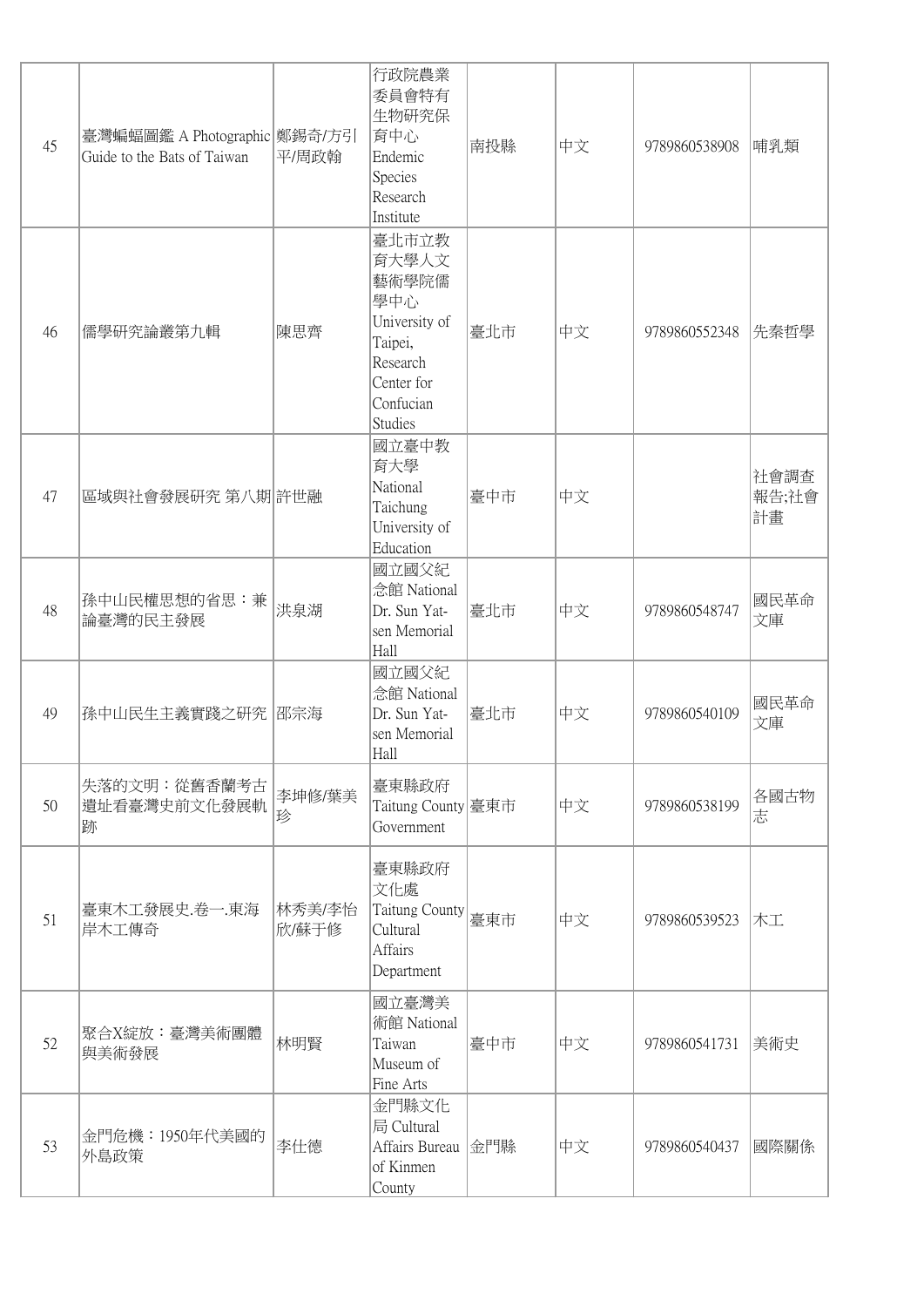| 54 | 七十年後的回顧:紀念二二<br>八事件七十週年學術論文集<br>Commemorating the February<br>28th Incident of 1947:A 70-<br>year Retrospective             | 許雪姬                 | 中央研究院<br>臺灣史研究<br>所 Institute of<br>Taiwan<br>History,<br>Academia<br>Sinica | 臺北市 | 中文 | 9789860546309 | 遠東                  |
|----|-----------------------------------------------------------------------------------------------------------------------------|---------------------|------------------------------------------------------------------------------|-----|----|---------------|---------------------|
| 55 | 臺灣史研究文獻類目.2016年 臺灣史研究<br>度 Annual Bibliography of<br>Taiwan History(2016)                                                   | 文獻類目編<br>輯小組        | 中央研究院<br>臺灣史研究<br>所 Institute of<br>Taiwan<br>History,<br>Academia<br>Sinica | 臺北市 | 中文 | 9789860548921 | 學科目錄                |
| 56 | 陳懷澄先生日記(二)一九一<br>八年 The Diary of Chen Huai-<br>cheng Vol.2, 1918                                                            | 陳懷澄                 | 中央研究院<br>臺灣史研究<br>所 Institute of<br>Taiwan<br>History,<br>Academia<br>Sinica | 臺北市 | 中文 | 9789860546347 | 各國傳記                |
| 57 | 黃旺成先生日記(18)一九三<br>$-\text{f}$ The Diary of Ng Ong-<br>seng Vol.18, 1931                                                     | 黃旺成                 | 中央研究院<br>臺灣史研究<br>所 Institute of<br>Taiwan<br>History,<br>Academia<br>Sinica | 臺北市 | 中文 | 9789860549263 | 各國傳記                |
| 58 | 臺灣重建協會與二二八事件<br>文書(上中下冊) Archival<br>Documents on Taiwan<br>Reconstruction Association and<br>the 2.28 Incident             | 許雪姬                 | 中央研究院<br>臺灣史研究<br>所 Institute of<br>Taiwan<br>History,<br>Academia<br>Sinica | 臺北市 | 中文 | 9789860545746 | 遠東                  |
| 59 | 保密局臺灣站二二八史料彙<br>编(五) Collections of 228<br>Incident: Historical Materials of 許雪姬<br>Secrects Bureau, Taiwan Branch<br>Vol.5 |                     | 中央研究院<br>臺灣史研究<br>所 Institute of<br>Taiwan<br>History,<br>Academia<br>Sinica | 臺北市 | 中文 | 9789860539493 | 遠東                  |
| 60 | 中華民國105年臺灣地區農<br>家戶口抽樣調查報告                                                                                                  | 行政院農業<br>委員會農糧<br>署 | 行政院農業<br>委員會農糧<br>署 Agriculture<br>and Food<br>Agency, COA                   | 南投縣 | 中文 | 9789860549058 | 社會調查<br>報告;社會<br>計畫 |
| 61 | 中華民國105年職業訓練概<br>況調査報告                                                                                                      | 勞動部                 | 勞動部<br>Ministry of<br>Labor                                                  | 臺北市 | 中文 | 9789860540918 | 社會問題                |
| 62 | 中華民國105年部分勞工就<br>業實況調查報告                                                                                                    | 勞動部                 | 勞動部<br>Ministry of<br>Labor                                                  | 臺北市 | 中文 | 9789860548464 | 勞工問題                |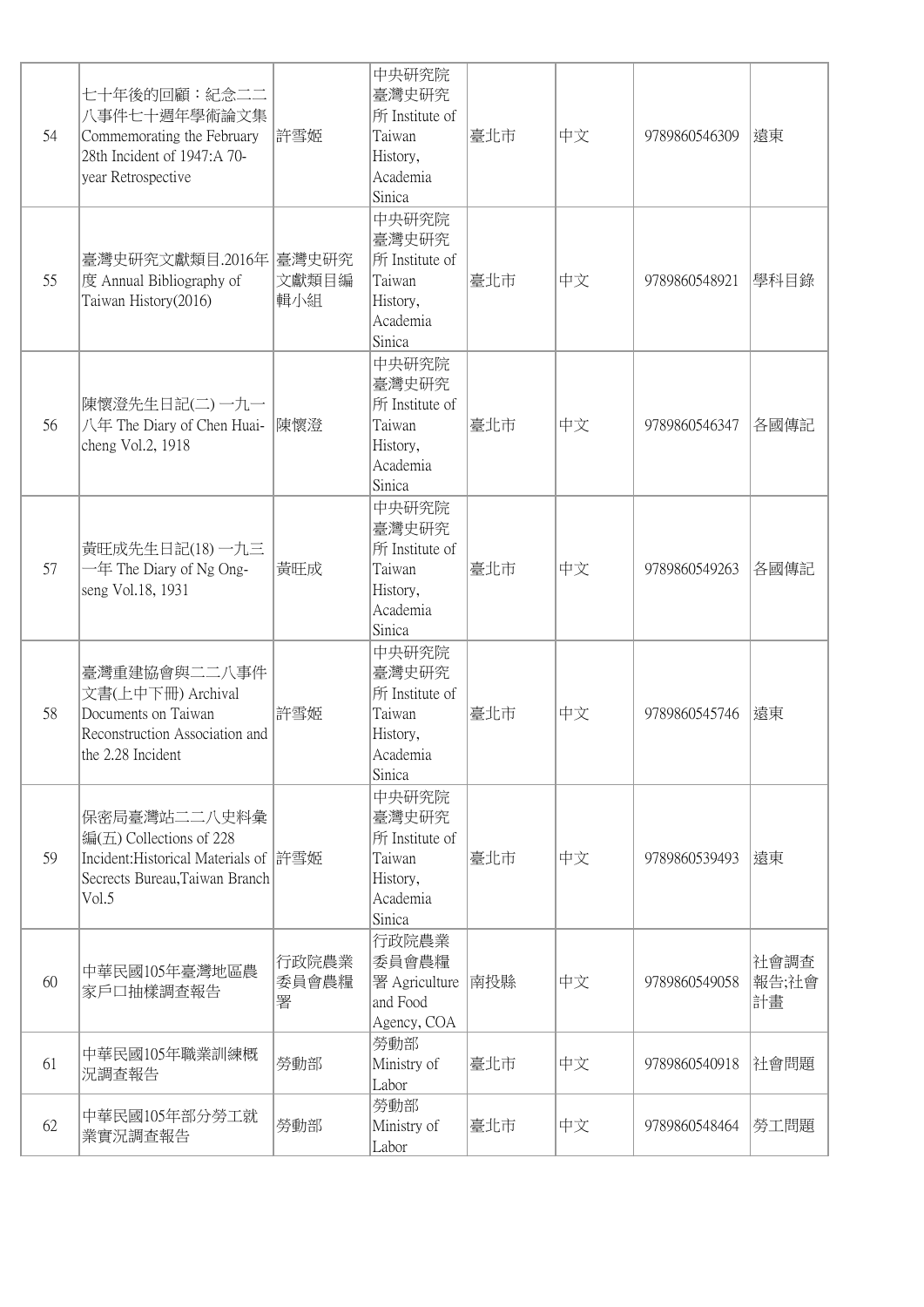| 63 | 臺中學.第二輯 The Study of<br>Taichung 2017                                                                            | 臺中市政府<br>文化局 | 臺中市政府<br>文化局<br>Cultural<br>Affairs Bureau 臺中市<br>of Taichung<br>City<br>Government                  |     | 中文 | 9789860537604 | 遠東                  |
|----|------------------------------------------------------------------------------------------------------------------|--------------|------------------------------------------------------------------------------------------------------|-----|----|---------------|---------------------|
| 64 | 踢躂膠彩:臺灣膠彩畫之父<br>林之助 A Dance in Glue<br>Color:Lin chih-chu, Premier<br>Painter of the Nihonga School<br>in Taiwan | 曾得標/林景<br>淵  | 臺中市政府<br>文化局<br>Cultural<br>Affairs Bureau 臺中市<br>of Taichung<br>City<br>Government                  |     | 中文 | 9789860537598 | 遠東                  |
| 65 | 2017「世紀宏圖:臺中百年<br>歷史回歸與展望一臺中驛·<br>第二市場·七媽會和它的時<br>代」學術研討會論文集                                                     | 王志誠          | 臺中市政府<br>文化局<br>Cultural<br>Affairs Bureau 臺中市<br>of Taichung<br>City<br>Government                  |     | 中文 | 9789860544497 | 社會調查<br>報告;社會<br>計畫 |
| 66 | 對聯文化與客家生活                                                                                                        | 吳賢俊          | 臺中市政府<br>客家事務委<br>員會 Council<br>for Hakka<br>Affairs of<br>Taichung City<br>Government               | 臺中市 | 中文 | 9789860544299 | 函牘及雜<br>著           |
| 67 | 國民革命軍陸軍第二軍軍史<br>The 2nd Army of National<br>Revolutionary Army                                                   | 孫建中          | 國防部<br>Ministry of<br>National<br>Defense                                                            | 臺北市 | 中文 | 9789860539899 | 陸軍                  |
| 68 | 臺灣中西醫學結合先驅:杜  蘇奕彰/胡展<br>聰明教授                                                                                     | 榕            | 衛生福利部<br>國家中醫藥<br>研究所<br>National<br>Research<br>Institute of<br>Chinese<br>Medicine,<br><b>MOHW</b> | 臺北市 | 中文 | 9789860541106 | 中國醫藥                |
| 69 | 105年中華民國教育年報 The<br>Republic of China Education<br>Yearbook 2016                                                 | 張鈿富          | 國家教育研<br>究院 National<br>Academy for<br>Educational<br>Research                                       | 臺北市 | 中文 |               | 各科統計                |
| 70 | 中華民國105年犯罪狀況及<br>其分析: 2016年犯罪趨勢關<br>鍵報告 2016 Crime Situations<br>and Analyses-Crime Trend<br>Reports             | 法務部司法<br>官學院 | 法務部司法<br>官學院<br>Academy for<br>the Judiciary,<br>MOJ                                                 | 臺北市 | 中文 | 9789860543780 | 社會病理<br>及緩和         |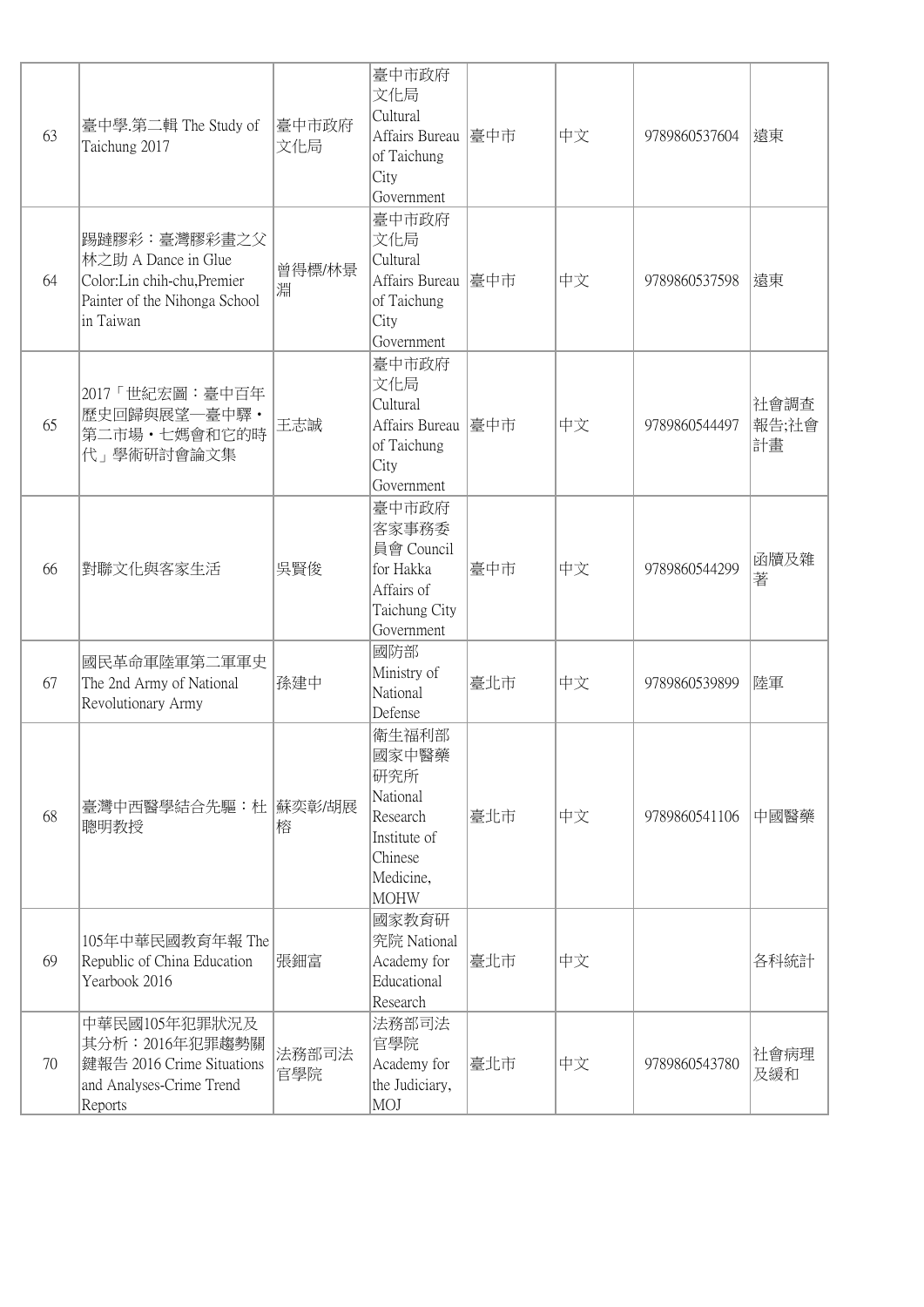| 71 | 2016影視廣播產業趨勢研究<br>調查報告:電影、電視及廣 許淑萍<br>播產業                   |                | 文化部影視<br>及流行音樂<br>產業局 Bureau<br>of Audiovisual<br>and Music<br>Industry<br>Development,<br><b>MOC</b> | 臺北市 | 中文    | 9789860549959 | 電影                                    |
|----|-------------------------------------------------------------|----------------|-------------------------------------------------------------------------------------------------------|-----|-------|---------------|---------------------------------------|
| 72 | 賽德克族(Tgdaya/Truku/Toda)<br>民族植物                             | 張子孝            | 南投縣政府<br>原民族行政<br>局                                                                                   | 南投市 | 其他,中文 | 9789860545449 | 特殊人教<br>育                             |
| 73 | 澎湖的諺語賞析(有聲書)                                                | 洪敏聰            | 澎湖縣文化<br>局 Culture<br>Affairs Bureau,<br>Penghu County                                                | 澎湖縣 | 其他,中文 | 9789860540147 | 謠俗;傳說                                 |
| 74 | 澎湖褒歌賞析(有聲書):第<br>四集                                         | 洪敏聰            | 澎湖縣文化<br>局 Culture<br>Affairs Bureau,<br>Penghu County                                                | 澎湖縣 | 中文    | 9789860540161 | 謠俗;傳說                                 |
| 75 | 鱻故事 魚文化                                                     | 莊健隆            | 行政院農業<br>委員會漁業<br>署 Fisheries<br>Agency,<br>Council of<br>Agriculture,<br>Executive<br>Yuan           | 高雄市 | 中文    | 9789860550832 | 脊椎動物                                  |
| 76 | 臺灣蓄人事情                                                      | 伊能嘉矩/栗<br>也傳之丞 | 原住民族委<br>員會 Council<br>of Indigenous<br>Peoples                                                       | 新北市 | 中文    | 9789860536560 | 遠東                                    |
| 77 | 原住民族文獻第六輯(第31<br> 期-第35期)                                   | 葉若蘭            | 原住民族委<br>員會 Council<br>of Indigenous<br>Peoples                                                       | 新北市 | 中文    | 9789860548266 | 民族誌                                   |
| 78 | 第八屆原住民族傳統習慣與<br>國家法制研討會論文集                                  | 東吳大學法<br>學院    | 原住民族委<br>員會 Council<br>of Indigenous<br>Peoples                                                       | 新北市 | 中文    | 9789860552522 | 行政法                                   |
| 79 | 105學年度原住民族教育調<br>査統計                                        | 原住民族委<br>員會    | 原住民族委<br>員會 Council<br>of Indigenous<br>Peoples                                                       | 新北市 | 中文    | 9789860545234 | 特殊人教<br>育                             |
| 80 | 東亞哲學的終極真理 The<br>Ultimate Truth in East Asian<br>Philosophy | 鍾振宇/陳威<br>瑨    | 中央研究院<br>中國文哲研<br>究所 Institute<br>of Chinese<br>Literature and<br>Philosophy,<br>Academia<br>Sinica   | 臺北市 | 中文    | 9789860544275 | 東方哲學<br>總論<br>/Oriental<br>Philosophy |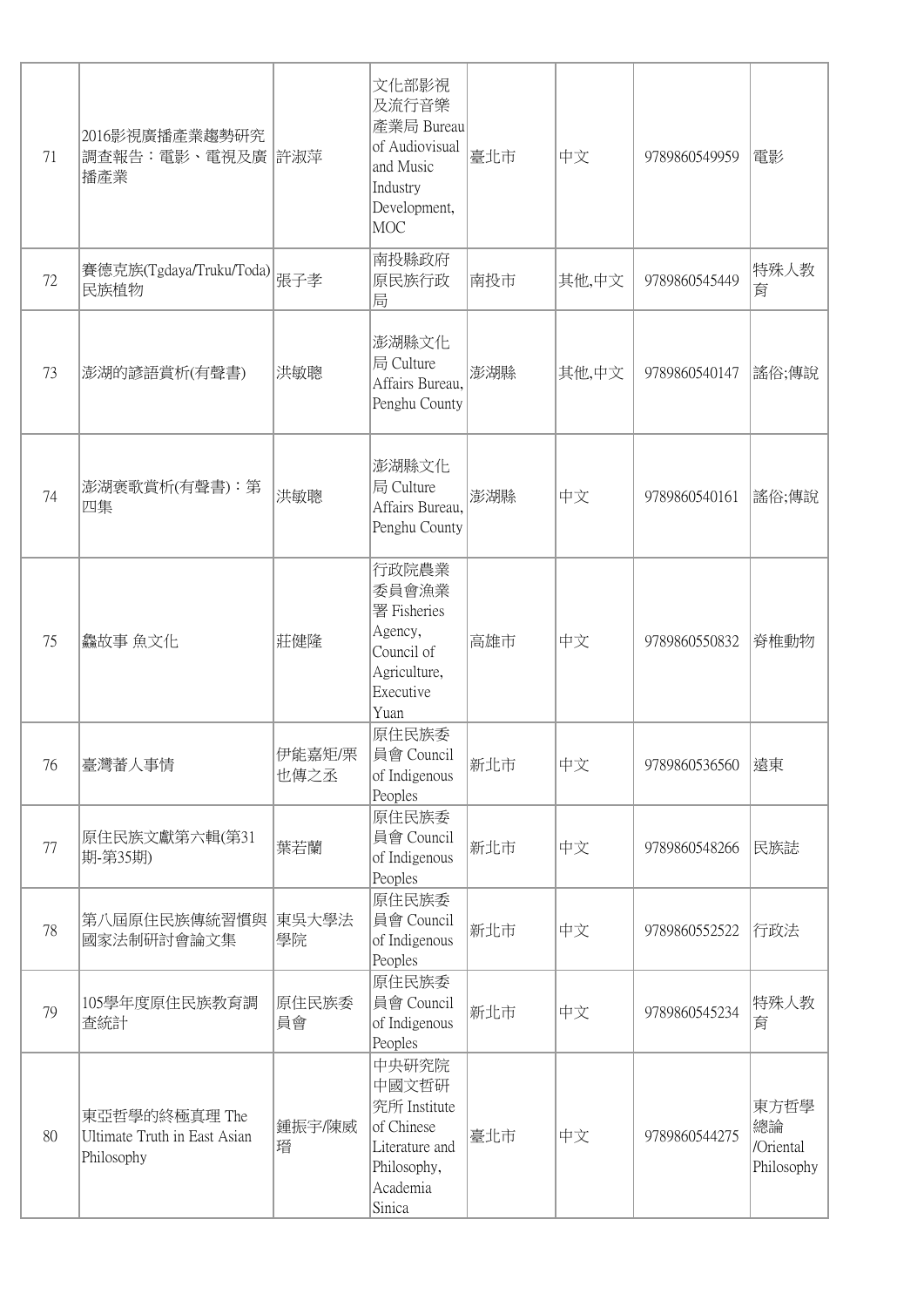| 81 | 近代東西思想交流中的傳播<br>者 Modern Intellectual<br>Interactions between East and<br>West:Transmitters                                                                 | 楊貞德             | 中央研究院<br>中國文哲研<br>究所 Institute<br>of Chinese<br>Literature and<br>Philosophy,<br>Academia<br>Sinica | 臺北市 | 中文 | 9789860548808 | 思想學問<br>概說<br>/Thought               |
|----|-------------------------------------------------------------------------------------------------------------------------------------------------------------|-----------------|-----------------------------------------------------------------------------------------------------|-----|----|---------------|--------------------------------------|
| 82 | 中國哲學史書寫的理論與實<br>踐 Writing the History of<br>Chinese Philosophy: Theory and<br>Practice                                                                      | 鍾彩鈞             | 中央研究院<br>中國文哲研<br>究所 Institute<br>of Chinese<br>Literature and<br>Philosophy,<br>Academia<br>Sinica | 臺北市 | 中文 | 9789860546897 | 中國哲學<br>總論<br>/Chinese<br>Philosophy |
| 83 | 中華民國105年臺南市家庭<br>收支調查報告 REPORT ON<br>THE SURVEY OF FAMILY<br><b>INCOME AND</b><br><b>EXPENDITURE IN TAINAN</b><br><b>CITY OF REPUBLIC OF</b><br>CHINA, 2016 | 臺南市政府<br>主計處    | 臺南市政府<br>Tainan City<br>Government                                                                  | 臺南市 | 中文 | 9789860539080 | 各科統計                                 |
| 84 | 臺灣全志・卷首・戰後臺灣<br>變遷史略                                                                                                                                        | 李筱峰             | 國史館臺灣<br>文獻館<br>Taiwan<br>Historica                                                                 | 南投市 | 中文 | 9570194421    | 華南地區<br>(珠江流域)                       |
| 85 | 臺灣全志·卷一·大事志                                                                                                                                                 | 張勝彥             | 國史館臺灣<br>文獻館<br>Taiwan<br>Historica                                                                 | 南投市 | 中文 | 9570194413    | 華南地區<br>(珠江流域)                       |
| 86 | 臺灣全志・卷二・土地志: <br>聚落篇                                                                                                                                        | 吳育臻             | 國史館臺灣<br>文獻館<br>Taiwan<br>Historica                                                                 | 南投市 | 中文 | 9789860251937 | 遠東                                   |
| 87 | 臺灣全志・卷二・土地志:<br>氣候篇                                                                                                                                         | 林聖欽             | 國史館臺灣<br>文獻館<br>Taiwan<br>Historica                                                                 | 南投市 | 中文 | 9789860249347 | 遠東                                   |
| 88 | 臺灣全志・卷二・土地志:<br>生物與自然保育篇                                                                                                                                    | 許嘉恩/陳子<br>英     | 國史館臺灣<br>文獻館<br>Taiwan<br>Historica                                                                 | 南投市 | 中文 | 9789860251272 | 遠東                                   |
| 89 | 臺灣全志 · 卷二 · 土地志:<br>地名篇                                                                                                                                     | 許淑娟             | 國史館臺灣<br>文獻館<br>Taiwan<br>Historica                                                                 | 南投市 | 中文 | 9789860251982 | 遠東                                   |
| 90 | 臺灣全志・卷二・土地志:<br>土壤篇                                                                                                                                         | 韋煙杜/郭鴻<br>裕     | 國史館臺灣<br>文獻館<br>Taiwan<br>Historica                                                                 | 南投市 | 中文 | 9789860249323 | 遠東                                   |
| 91 | 臺灣全志・卷二・土地志:<br>勝蹟篇                                                                                                                                         | 張素玢/陳鴻<br>圖/鄭安唏 | 國史館臺灣<br>文獻館<br>Taiwan<br>Historica                                                                 | 南投市 | 中文 | 9789860249330 | 遠東                                   |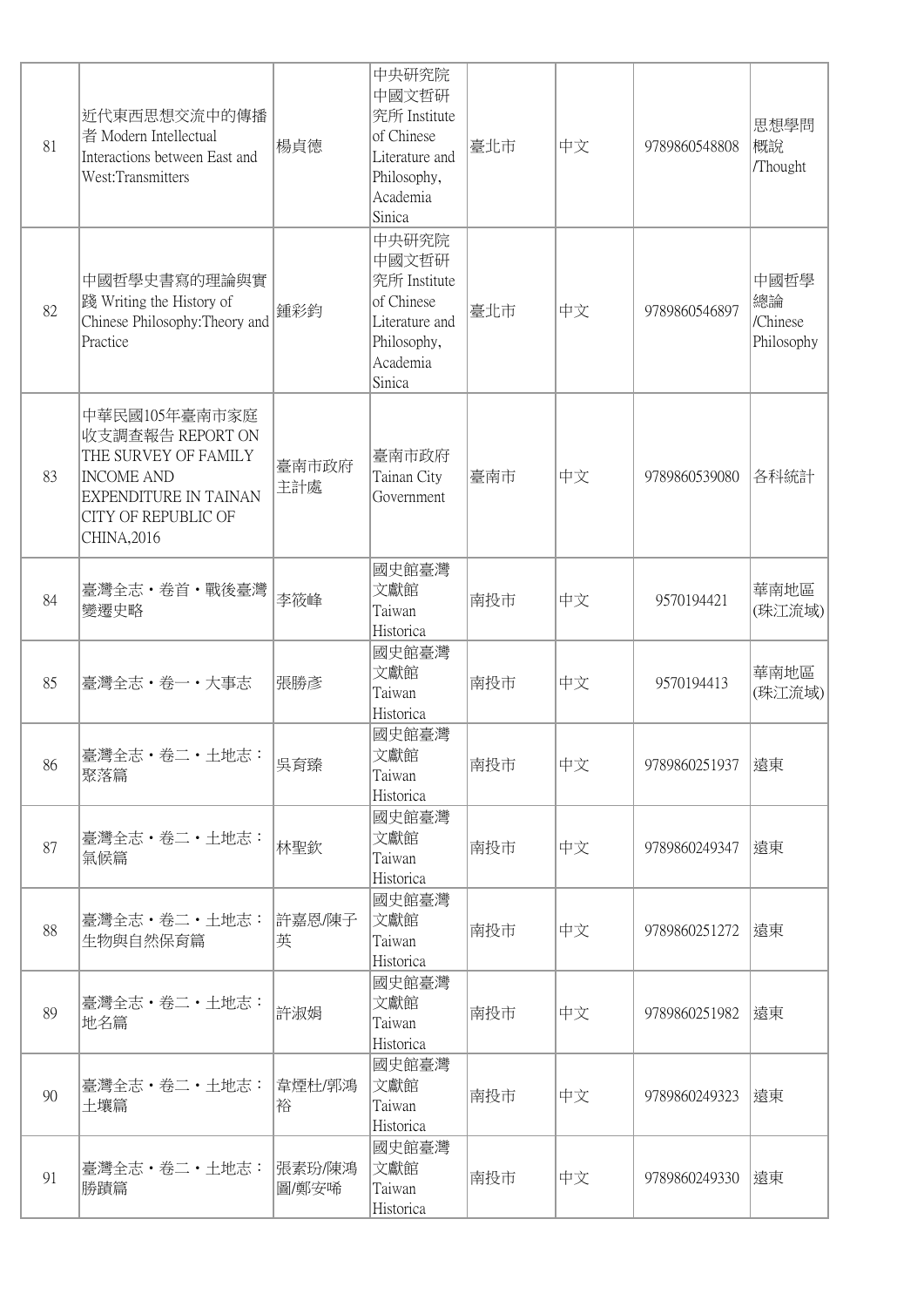| 92  | 臺灣全志 · 卷二 · 土地志:<br>地質篇 | 周瑞燉              | 國史館臺灣<br>文獻館<br>Taiwan<br>Historica | 南投市 | 中文 | 9789860249316 | 遠東 |
|-----|-------------------------|------------------|-------------------------------------|-----|----|---------------|----|
| 93  | 臺灣全志 · 卷二 · 土地志:<br>境域篇 | 張峻嘉              | 國史館臺灣<br>文獻館<br>Taiwan<br>Historica | 南投市 | 中文 | 9789860251005 | 遠東 |
| 94  | 臺灣全志 · 卷三 · 住民志:<br>人口篇 | 王德睦/楊靜<br> 利/劉一龍 | 國史館臺灣<br>文獻館<br>Taiwan<br>Historica | 南投市 | 中文 | 9789860302837 | 遠東 |
| 95  | 臺灣全志・卷三・住民志:<br>族群篇     | 蕭新煌 等            | 國史館臺灣<br>文獻館<br>Taiwan<br>Historica | 南投市 | 中文 | 9789860302851 | 遠東 |
| 96  | 臺灣全志・卷三・住民志:<br>語言篇     | 羅肇錦/陳秀<br>琪      | 國史館臺灣<br>文獻館<br>Taiwan<br>Historica | 南投市 | 中文 | 9789860302868 | 遠東 |
| 97  | 臺灣全志・卷三・住民志:<br>姓氏篇     | 黃世明/蕭新<br>煌      | 國史館臺灣<br>文獻館<br>Taiwan<br>Historica | 南投市 | 中文 | 9789860302844 | 遠東 |
| 98  | 臺灣全志 · 卷三 · 住民志:<br>考古篇 | 劉益昌              | 國史館臺灣<br>文獻館<br>Taiwan<br>Historica | 南投市 | 中文 | 9789860309508 | 遠東 |
| 99  | 臺灣全志·卷四·政治志:<br>民意機關篇   | 鄭梅淑              | 國史館臺灣<br>文獻館<br>Taiwan<br>Historica | 南投市 | 中文 | 9789860102963 | 遠東 |
| 100 | 臺灣全志・卷四・政治志:<br>審計篇     | 張素玢              | 國史館臺灣<br>文獻館<br>Taiwan<br>Historica | 南投市 | 中文 | 9789860102956 | 遠東 |
| 101 | 臺灣全志・卷四・政治志:<br>考銓篇     | 朱柏松              | 國史館臺灣<br>文獻館<br>Taiwan<br>Historica | 南投市 | 中文 | 9789860102925 | 遠東 |
| 102 | 臺灣全志·卷四·政治志:<br>黨團篇     | 戴寶村              | 國史館臺灣<br>文獻館<br>Taiwan<br>Historica | 南投市 | 中文 | 9789860102932 | 遠東 |
| 103 | 臺灣全志・卷四・政治志:<br>法制篇     | 王泰升              | 國史館臺灣<br>文獻館<br>Taiwan<br>Historica | 南投市 | 中文 | 9789860102901 | 遠東 |
| 104 | 臺灣全志·卷四·政治志:<br>民主憲政篇   | 薛化元              | 國史館臺灣<br>文獻館<br>Taiwan<br>Historica | 南投市 | 中文 | 9789860102949 | 遠東 |
| 105 | 臺灣全志・卷四・政治志:<br>行政篇     | 劉淑惠/張人<br>傑      | 國史館臺灣<br>文獻館<br>Taiwan<br>Historica | 南投市 | 中文 | 9789860102895 | 遠東 |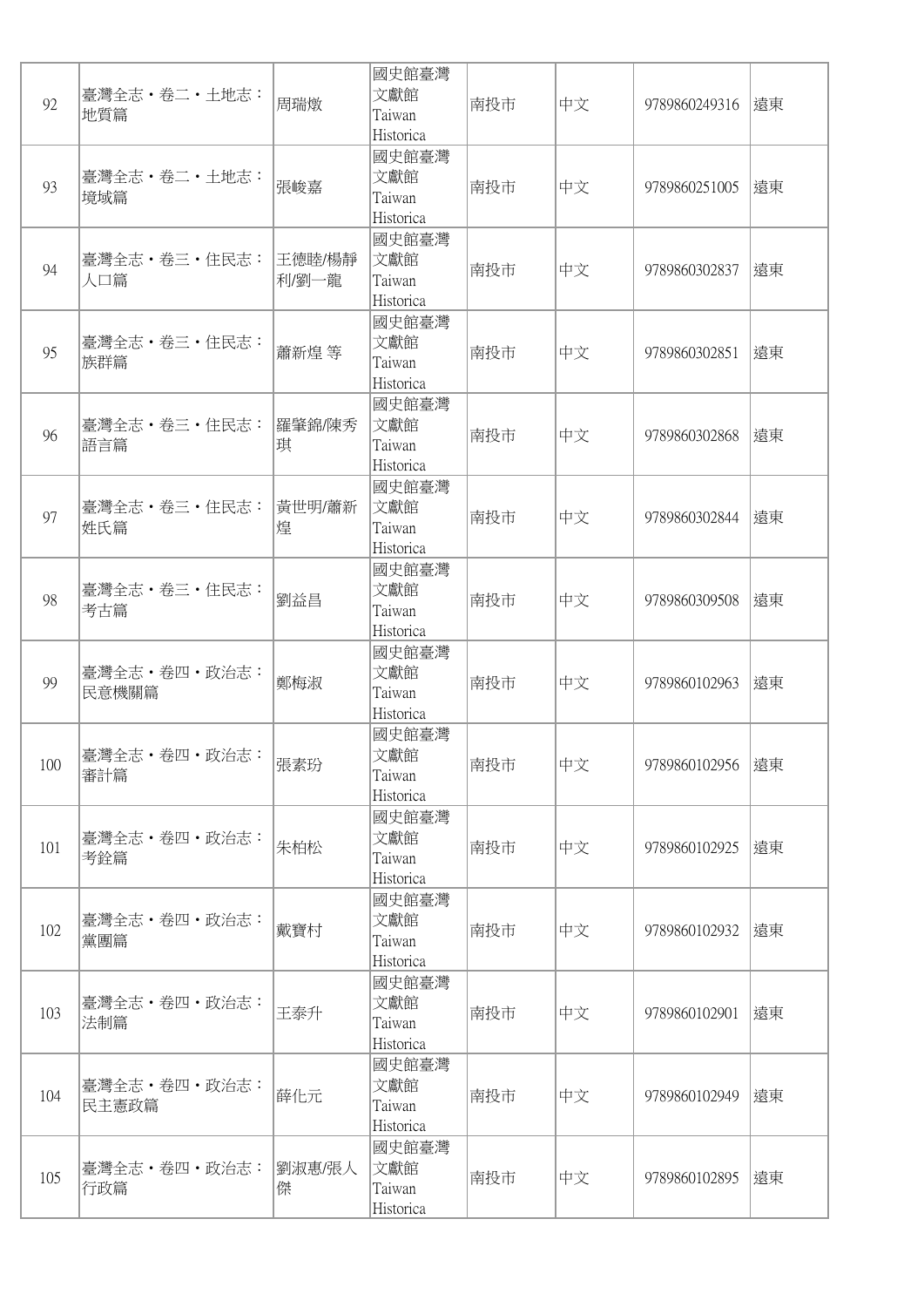| 106 | 臺灣全志・卷四・政治志:<br>治安篇           | 陳純瑩         | 國史館臺灣<br>文獻館<br>Taiwan<br>Historica | 南投市 | 中文 | 9789860102918 | 遠東 |
|-----|-------------------------------|-------------|-------------------------------------|-----|----|---------------|----|
| 107 | 臺灣全志・卷四・政治志:<br>選舉罷免篇         | 江大樹/陳仁<br>海 | 國史館臺灣<br>文獻館<br>Taiwan<br>Historica | 南投市 | 中文 | 9789860102734 | 遠東 |
| 108 | 臺灣全志・卷四・政治志:<br>建置沿革篇         | 鄭梅淑         | 國史館臺灣<br>文獻館<br>Taiwan<br>Historica | 南投市 | 中文 | 9789860102888 | 遠東 |
| 109 | 臺灣全志·卷五·經濟志:<br>林業篇           | 張靜宜         | 國史館臺灣<br>文獻館<br>Taiwan<br>Historica | 南投市 | 中文 | 9789860493610 | 遠東 |
| 110 | 臺灣全志・卷五・經濟志:<br>漁業篇           | 張靜宜         | 國史館臺灣<br>文獻館<br>Taiwan<br>Historica | 南投市 | 中文 | 9789860493627 | 遠東 |
| 111 | 臺灣全志・卷五・經濟志:<br>工業篇           | 莊天賜         | 國史館臺灣<br>文獻館<br>Taiwan<br>Historica | 南投市 | 中文 | 9789860493641 | 遠東 |
| 112 | 臺灣全志・卷五・經濟志:<br>礦業篇           | 張伯宇         | 國史館臺灣<br>文獻館<br>Taiwan<br>Historica | 南投市 | 中文 | 9789860493634 | 遠東 |
| 113 | 臺灣全志 · 卷五 · 經濟志:<br>商業篇       | 陳家豪/莊濠<br>賓 | 國史館臺灣<br>文獻館<br>Taiwan<br>Historica | 南投市 | 中文 | 9789860493672 | 遠東 |
| 114 | 臺灣全志・卷五・經濟志:<br>交通篇           | 莊建華         | 國史館臺灣<br>文獻館<br>Taiwan<br>Historica | 南投市 | 中文 | 9789860493665 | 遠東 |
| 115 | 臺灣全志・卷五・經濟志:<br>科技篇           | 吳政憲         | 國史館臺灣<br>文獻館<br>Taiwan<br>Historica | 南投市 | 中文 | 9789860493658 | 遠東 |
| 116 | 臺灣全志 · 卷五 · 經濟志:<br>國際貿易對外投資篇 | 鄭梅淑         | 國史館臺灣<br>文獻館<br>Taiwan<br>Historica | 南投市 | 中文 | 9789860493689 | 遠東 |
| 117 | 臺灣全志・卷五・經濟志:<br>總論、經濟成長篇      | 張勝彥/洪紹<br>洋 | 國史館臺灣<br>文獻館<br>Taiwan<br>Historica | 南投市 | 中文 | 9789860493597 | 遠東 |
| 118 | 臺灣全志·卷五·經濟志:<br>農業水利篇         | 謝美娥         | 國史館臺灣<br>文獻館<br>Taiwan<br>Historica | 南投市 | 中文 | 9789860493603 | 遠東 |
| 119 | 臺灣全志・卷六・國防志:<br>軍事後勤與裝備篇      | 孫弘鑫         | 國史館臺灣<br>文獻館<br>Taiwan<br>Historica | 南投市 | 中文 | 9789860457179 | 遠東 |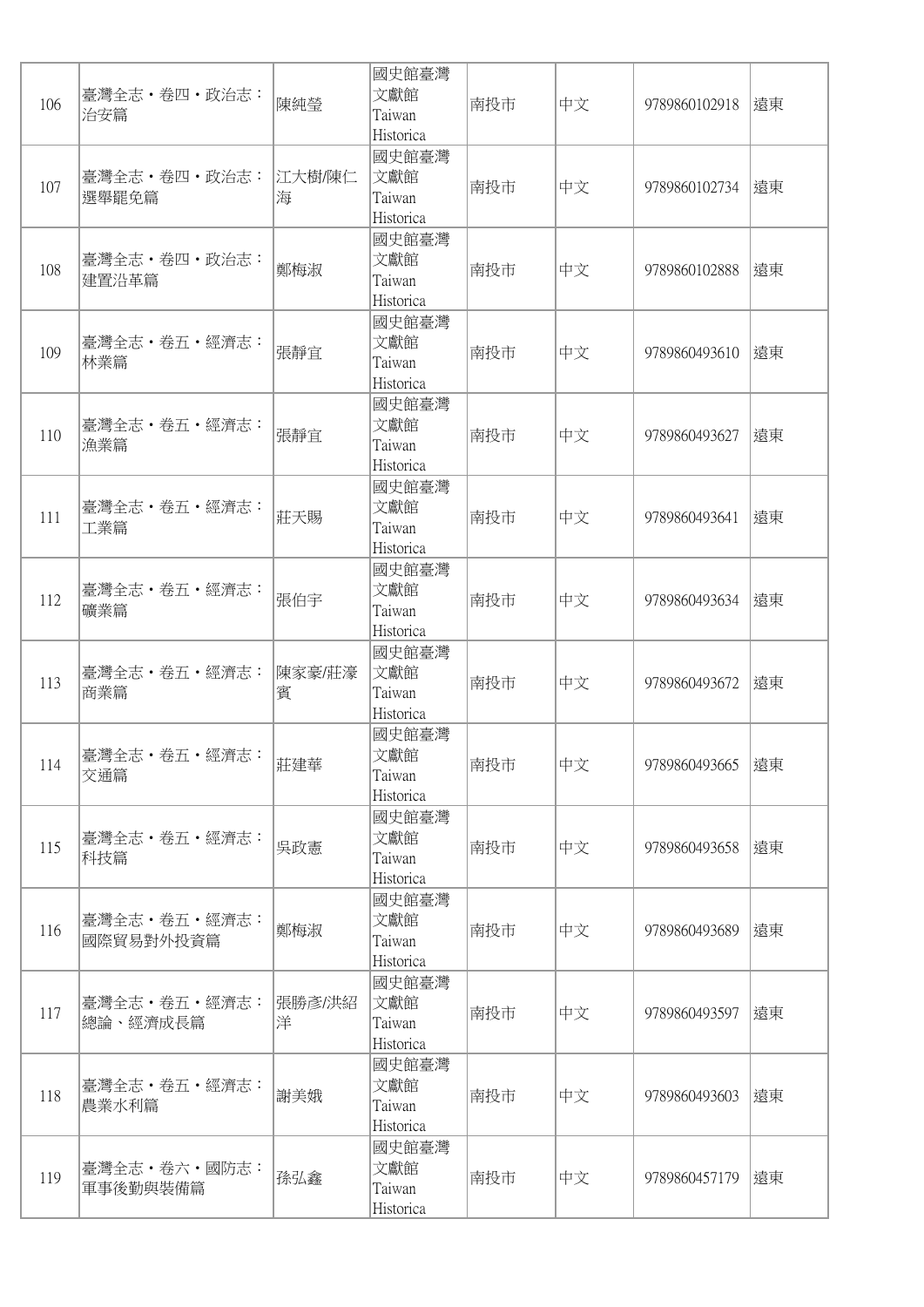| 120 | 臺灣全志·卷六·國防志:<br>軍事教育與訓練篇         | 孫建中         | 國史館臺灣<br>文獻館<br>Taiwan<br>Historica | 南投市 | 中文 | 9789860457186 | 遠東 |
|-----|----------------------------------|-------------|-------------------------------------|-----|----|---------------|----|
| 121 | 臺灣全志・卷六・國防志:<br>軍事組織與制度篇         | 孫弘鑫         | 國史館臺灣<br>文獻館<br>Taiwan<br>Historica | 南投市 | 中文 | 9789860373073 | 遠東 |
| 122 | 臺灣全志 · 卷六 · 國防志:<br>遷臺後重要戰役篇     | 孫建中         | 國史館臺灣<br>文獻館<br>Taiwan<br>Historica | 南投市 | 中文 | 9789860373066 | 遠東 |
| 123 | 臺灣全志・卷七・外交志:<br>國民外交篇            | 林呈蓉/張靜<br>宜 | 國史館臺灣<br>文獻館<br>Taiwan<br>Historica | 南投市 | 中文 | 9789860449518 | 遠東 |
| 124 | 臺灣全志·卷七·外交志:<br>外交政策篇            | 陳文賢         | 國史館臺灣<br>文獻館<br>Taiwan<br>Historica | 南投市 | 中文 | 9789860449556 | 遠東 |
| 125 | 臺灣全志・卷七・外交志:<br>對外關係篇            | 戴寶村         | 國史館臺灣<br>文獻館<br>Taiwan<br>Historica | 南投市 | 中文 | 9789860449525 | 遠東 |
| 126 | 臺灣全志·卷七·外交志:<br>條約及協定篇           | 薛化元         | 國史館臺灣<br>文獻館<br>Taiwan<br>Historica | 南投市 | 中文 | 9789860449549 | 遠東 |
| 127 | 臺灣全志 · 卷七 · 外交志:<br>國際組織篇        | 李福鐘         | 國史館臺灣<br>文獻館<br>Taiwan<br>Historica | 南投市 | 中文 | 9789860449532 | 遠東 |
| 128 | 臺灣全志・卷七・外交志:  張勝彥/鄭梅<br>總論暨外交行政篇 | 淑/張靜宜       | 國史館臺灣<br>文獻館<br>Taiwan<br>Historica | 南投市 | 中文 | 9789860449563 | 遠東 |
| 129 | 臺灣全志・卷八・教育志:<br>教育行政篇            | 梁福鎮         | 國史館臺灣<br>文獻館<br>Taiwan<br>Historica | 南投市 | 中文 | 9789860199390 | 遠東 |
| 130 | 臺灣全志·卷八·教育志:<br>體育篇              | 張妙瑛         | 國史館臺灣<br>文獻館<br>Taiwan<br>Historica | 南投市 | 中文 | 9789860199420 | 遠東 |
| 131 | 臺灣全志・卷八・教育志:<br>社會教育篇            | 黃淑苓         | 國史館臺灣<br>文獻館<br>Taiwan<br>Historica | 南投市 | 中文 | 9789860199413 | 遠東 |
| 132 | 臺灣全志・卷八・教育志:<br>學校教育篇            | 李奉儒         | 國史館臺灣<br>文獻館<br>Taiwan<br>Historica | 南投市 | 中文 | 9789860199406 | 遠東 |
| 133 | 臺灣全志・卷九・社會志:<br>衛生與健康篇           | 詹長權         | 國史館臺灣<br>文獻館<br>Taiwan<br>Historica | 南投市 | 中文 | 9789860067651 | 遠東 |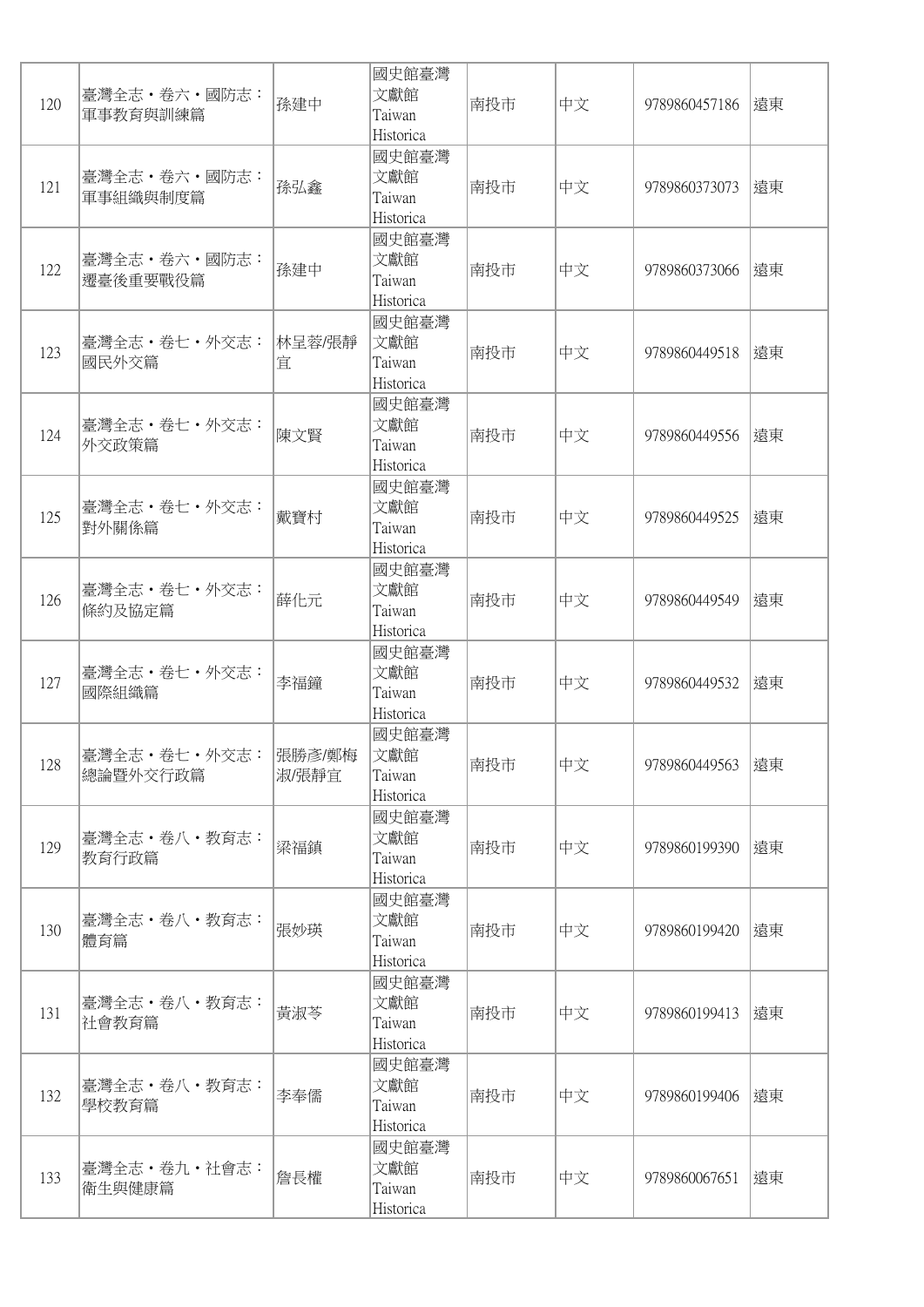| 134 | 臺灣全志 · 卷九 · 社會志:<br>環境與社會篇           | 紀駿傑/蕭新<br>煌     | 國史館臺灣<br>文獻館<br>Taiwan<br>Historica | 南投市 | 中文 | 9789860067668 | 遠東             |
|-----|--------------------------------------|-----------------|-------------------------------------|-----|----|---------------|----------------|
| 135 | 臺灣全志 · 卷九 · 社會志:<br> 社會運動篇           | 何明修/蕭新<br>煌     | 國史館臺灣<br>文獻館<br>Taiwan<br>Historica | 南投市 | 中文 | 9789860067675 | 遠東             |
| 136 | 臺灣全志・卷九・社會志:<br>社會福利篇                | 林萬億             | 國史館臺灣<br>文獻館<br>Taiwan<br>Historica | 南投市 | 中文 | 9789860067545 | 遠東             |
| 137 | 臺灣全志・卷九・社會志:<br>都市發展篇                | 陳東升/周素<br>卿     | 國史館臺灣<br>文獻館<br>Taiwan<br>Historica | 南投市 | 中文 | 9789860067583 | 遠東             |
| 138 | 臺灣全志 · 卷九 · 社會志:<br>文化與社會篇           | 黃世明/劉維<br>公     | 國史館臺灣<br>文獻館<br>Taiwan<br>Historica | 南投市 | 中文 | 9789860067569 | 遠東             |
| 139 | 臺灣全志·卷九·社會志:<br>經濟與社會篇               | 張翰壁             | 國史館臺灣<br>文獻館<br>Taiwan<br>Historica | 南投市 | 中文 | 9789860067590 | 遠東             |
| 140 | 臺灣全志·卷九·社會志:<br>勞動力與勞動市場篇            | 張晉芬/蔡瑞<br>明     | 國史館臺灣<br>文獻館<br>Taiwan<br>Historica | 南投市 | 中文 | 9789860067538 | 遠東             |
| 141 | 臺灣全志 · 卷九 · 社會志:<br>社會多元化與社會團體篇      | 黃世明             | 國史館臺灣<br>文獻館<br>Taiwan<br>Historica | 南投市 | 中文 | 9789860067576 | 遠東             |
| 142 | 臺灣全志・卷九・社會志:<br>宗教與社會篇               | 鄭志明             | 國史館臺灣<br>文獻館<br>Taiwan<br>Historica | 南投市 | 中文 | 9789860067644 | 遠東             |
| 143 | 臺灣全志・卷九・社會志:<br> 社會階層篇               | 王宏仁/蔡明<br>璋     | 國史館臺灣<br>文獻館<br>Taiwan<br>Historica | 南投市 | 中文 | 9789860067552 | 遠東             |
| 144 | 臺灣全志・卷十・官志武職<br>表                    | 戴寶村             | 國史館臺灣<br>文獻館<br>Taiwan<br>Historica | 南投市 | 中文 | 9570194391    | 華南地區<br>(珠江流域) |
| 145 | 臺灣全志・卷十・官志文職<br>表                    | 戴寶村             | 國史館臺灣<br>文獻館<br>Taiwan<br>Historica | 南投市 | 中文 | 9570194405    | 華南地區<br>(珠江流域) |
| 146 | 臺灣全志・卷十一・財政金<br>融志:銀行與保險篇            | 洪紹洋             | 國史館臺灣<br>文獻館<br>Taiwan<br>Historica | 南投市 | 中文 | 9789860530643 | 遠東             |
| 147 | 臺灣全志・卷十一・財政金<br>融志:外匯、期貨與金融衍<br>生商品篇 | 曹添旺/謝智<br>源/陳智華 | 國史館臺灣<br>文獻館<br>Taiwan<br>Historica | 南投市 | 中文 | 9789860530629 | 遠東             |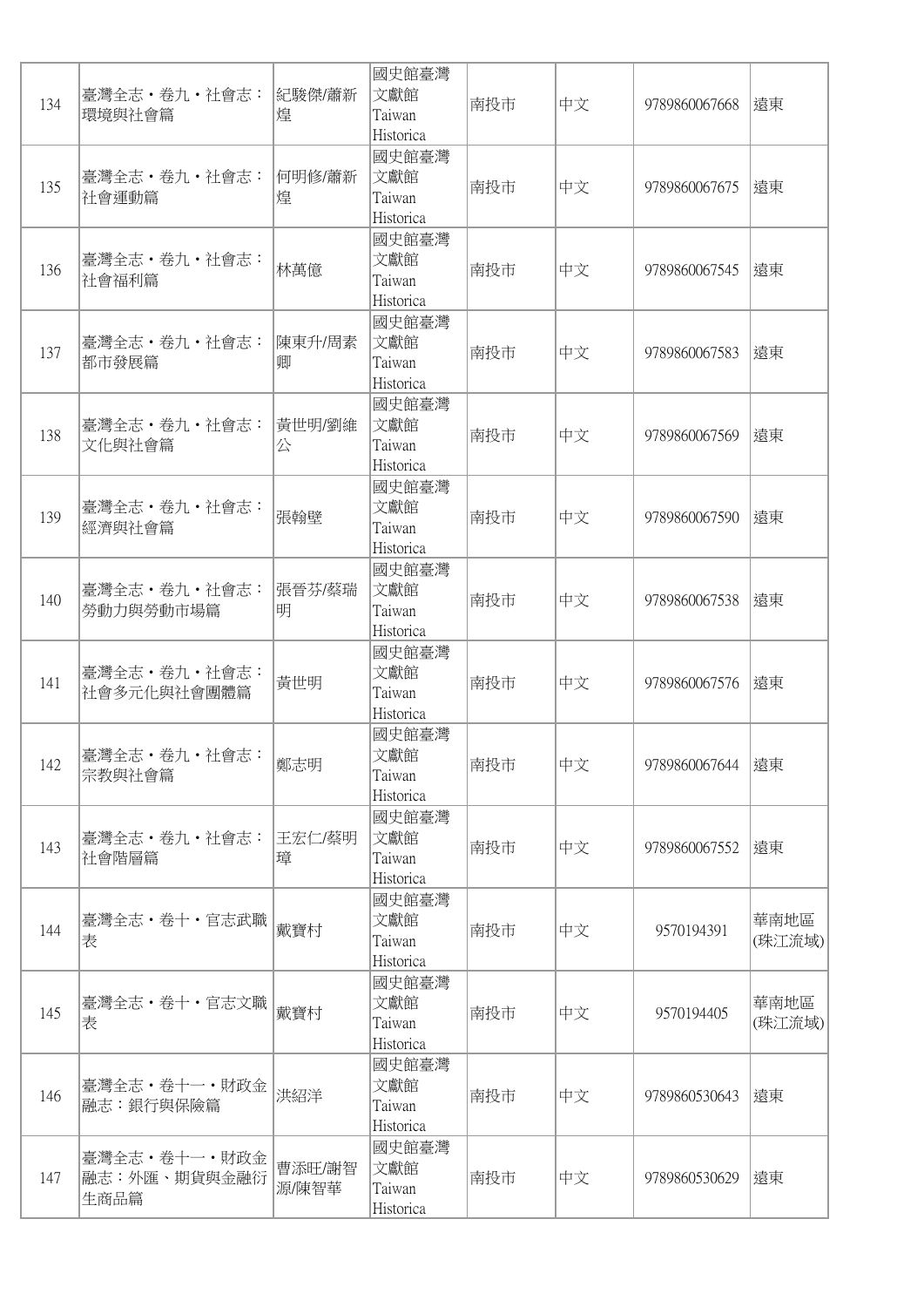| 148 | 臺灣全志・卷十一・財政金<br>融志:總論、財政金融篇                                                              | 張勝彥                   | 國史館臺灣<br>文獻館<br>Taiwan<br>Historica                       | 南投市 | 中文    | 9789860530605 | 遠東         |
|-----|------------------------------------------------------------------------------------------|-----------------------|-----------------------------------------------------------|-----|-------|---------------|------------|
| 149 | 臺灣全志・卷十一・財政金<br>融志:財稅篇                                                                   | 蘇建榮                   | 國史館臺灣<br>文獻館<br>Taiwan<br>Historica                       | 南投市 | 中文    | 9789860530636 | 遠東         |
| 150 | 臺灣全志 · 卷十一 · 財政金<br> 融志:證券與票券篇                                                           | 曾麗珍                   | 國史館臺灣<br>文獻館<br>Taiwan<br>Historica                       | 南投市 | 中文    | 9789860530612 | 遠東         |
| 151 | 臺灣全志・卷十二・文化<br>志:文學篇                                                                     | 江寶釵                   | 國史館臺灣<br>文獻館<br>Taiwan<br>Historica                       | 南投市 | 中文    | 9789860183955 | 遠東         |
| 152 | 臺灣全志·卷十二·文化<br>志:文化產業篇                                                                   | 楊敏芝                   | 國史館臺灣<br>文獻館<br>Taiwan<br>Historica                       | 南投市 | 中文    | 9789860183931 | 遠東         |
| 153 | 臺灣全志・卷十二・文化<br>志:文化事業篇                                                                   | 陳登武                   | 國史館臺灣<br>文獻館<br>Taiwan<br>Historica                       | 南投市 | 中文    | 9789860184099 | 遠東         |
| 154 | 臺灣全志・卷十二・文化<br>志:藝術篇                                                                     | 李淑卿/蕭瓊<br>瑞           | 國史館臺灣<br>文獻館<br>Taiwan<br>Historica                       | 南投市 | 中文    | 9789860183962 | 遠東         |
| 155 | 臺灣全志・卷十二・文化<br>志:文化行政篇                                                                   | 孟祥瀚                   | 國史館臺灣<br>文獻館<br>Taiwan<br>Historica                       | 南投市 | 中文    | 9789860183948 | 遠東         |
| 156 | 臺灣總督府檔案學習入門                                                                              | 徐國章                   | 國史館臺灣<br>文獻館<br>Taiwan<br>Historica                       | 南投市 | 中文    | 9789860522952 | 遠東         |
| 157 | 臺灣省主席年譜:黃杰                                                                               | 黃宏森/林文<br>龍           | 國史館臺灣<br>文獻館<br>Taiwan<br>Historica                       | 南投市 | 中文    | 9789860540994 | 遠東         |
| 158 | 臺灣省主席年譜:林洋港                                                                              | 李澍奕                   | 國史館臺灣<br>文獻館<br>Taiwan<br>Historica                       | 南投市 | 中文    | 9789860540987 | 遠東         |
| 159 | 臺灣現當代作家研究資料彙<br> 編:百冊提要                                                                  | 財團法人台<br>灣文學發展<br>基金會 | 國立台灣文<br>學館 National<br>Museum of<br>Taiwan<br>Literature | 臺南市 | 中文    | 9789860549942 | 遠東各地<br>文學 |
| 160 | 台灣文學外譯書目提要<br>(1990-2016) Bibliographical<br>Synopses of Translated Taiwan<br>Literature | 李林坡                   | 國立台灣文<br>學館 National<br>Museum of<br>Taiwan<br>Literature | 臺南市 | 英文,中文 | 9789860549652 | 學科目錄       |
| 161 | 全臺詩 第46-50冊                                                                              | 全臺詩編輯<br>小組           | 國立台灣文<br>學館 National<br>Museum of<br>Taiwan<br>Literature | 臺南市 | 中文    |               | 遠東各地<br>文學 |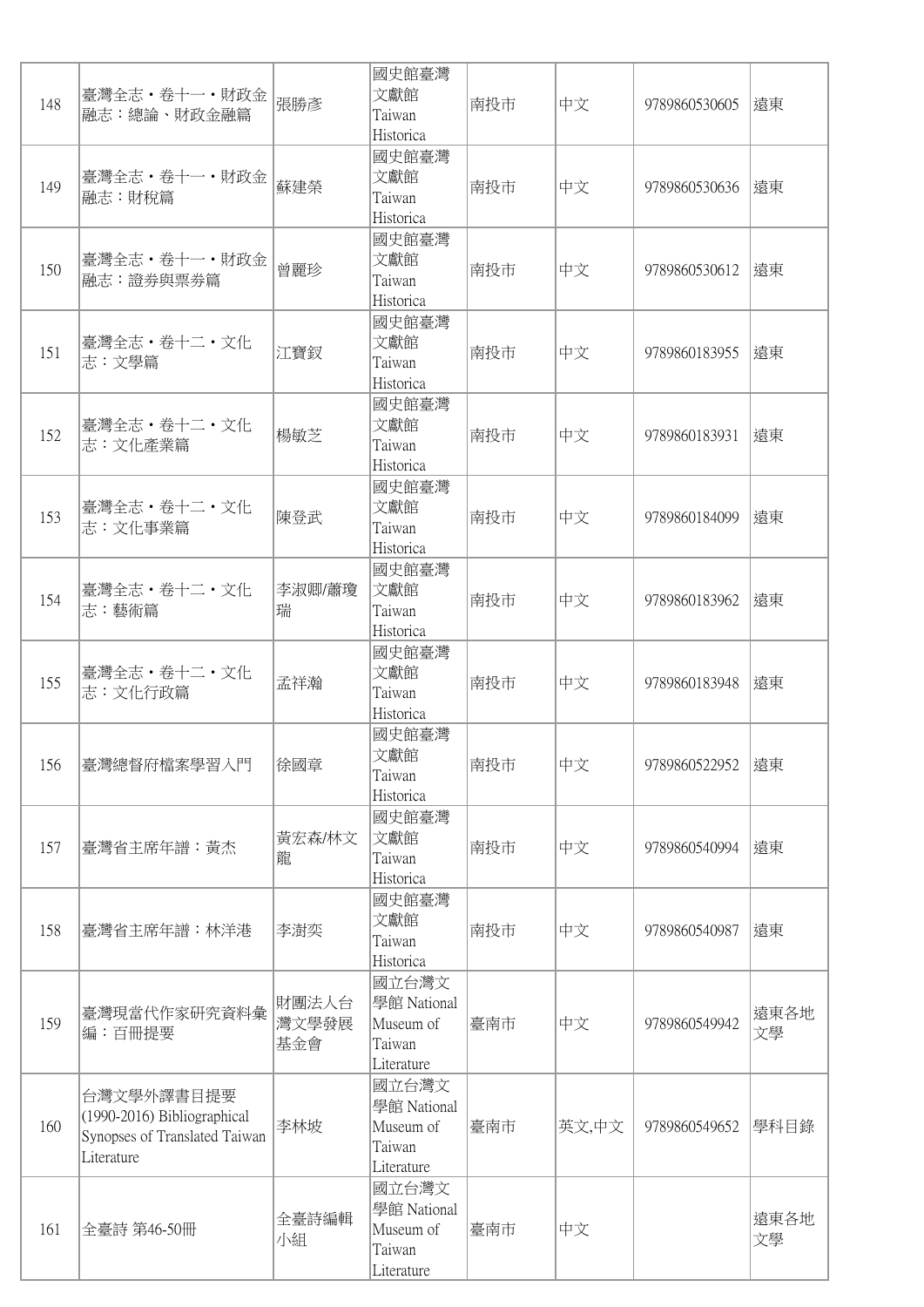| 162 | 鰲鼓濕地植物圖鑑                                                                                                                    | 蔡志賢/丁子<br>庭 | 嘉義縣政府<br>Chiayi County<br>Government                                                                       | 嘉義縣 | 中文    | 9789860538212 | 植物之分<br>佈;植物地<br>理      |
|-----|-----------------------------------------------------------------------------------------------------------------------------|-------------|------------------------------------------------------------------------------------------------------------|-----|-------|---------------|-------------------------|
| 163 | 城內/城外:臺南當代藝術初 <br> 探 The Contemporary Art<br>inTainan since 1980s                                                           | 方敏華         | 臺南市政府<br>文化局<br>Cultural<br>Affairs Bureau,<br>Tainan City<br>Government                                   | 臺南市 | 中文    | 9789860542806 | 圖譜                      |
| 164 | 臺灣話詞語典 Daiwanwe su g<br>ū diàn                                                                                              | 許極墩         | 臺南市政府<br>文化局<br>Cultural<br>Affairs Bureau,<br>Tainan City<br>Government                                   | 臺南市 | 其他,中文 | 9789860538717 | 東方語言                    |
| 165 | 105年公共藝術年鑑 PUBLIC<br><b>ART IN TAIWAN</b>                                                                                   | 張康容         | 文化部<br>MINISTRY OF<br>CULTURE,<br><b>REPUBLIC</b><br>OF CHINA<br>(TAIWAN)                                  | 新北市 | 英文,中文 | 9789860534405 | 建築<br>/Architectur<br>e |
| 166 | Paiwan(排灣)祖源及遷徙口<br>傳敘事文學之研究 A Study<br>of the Ancestral Origins and<br>Migration of Oral Narrative<br>Literature in Paiwan | 童信智         | 國立東華大<br>學原住民民<br>族學院<br>National Dong<br>Hwa<br>University.<br>College of<br>Indigenous<br>Studies        | 花蓮縣 | 中文    | 9789860543032 | 民族誌                     |
| 167 | 樹皮布文化與太平洋構樹親<br> 緣地理研究 The Tapa Culture<br>and the Phylogeography of the<br>Pacific Paper Mulberry                          | 張至善         | 國立東華大<br>學原住民民<br>族學院<br>National Dong<br>Hwa<br>University.<br>College of<br>Indigenous<br><b>Studies</b> | 花蓮縣 | 中文    | 9789860543469 | 民族誌                     |
| 168 | 頂真燦爛:葉經義木雕之旅  王文良                                                                                                           |             | 文化部文化<br>資產局<br><b>BUREAU OF</b><br><b>CULTURAL</b><br>HERITAGE,<br>MINISTRY OF<br><b>CULTURE</b>          | 臺中市 | 中文    | 9789860536911 | 木雕                      |
| 169 | 存續:傳承記憶 歷史再現                                                                                                                | 張嘉祥         | 文化部文化<br>資產局<br><b>BUREAU OF</b><br><b>CULTURAL</b><br>HERITAGE,<br>MINISTRY OF<br><b>CULTURE</b>          | 臺中市 | 中文    | 9789860533705 | 社會學各<br>論               |